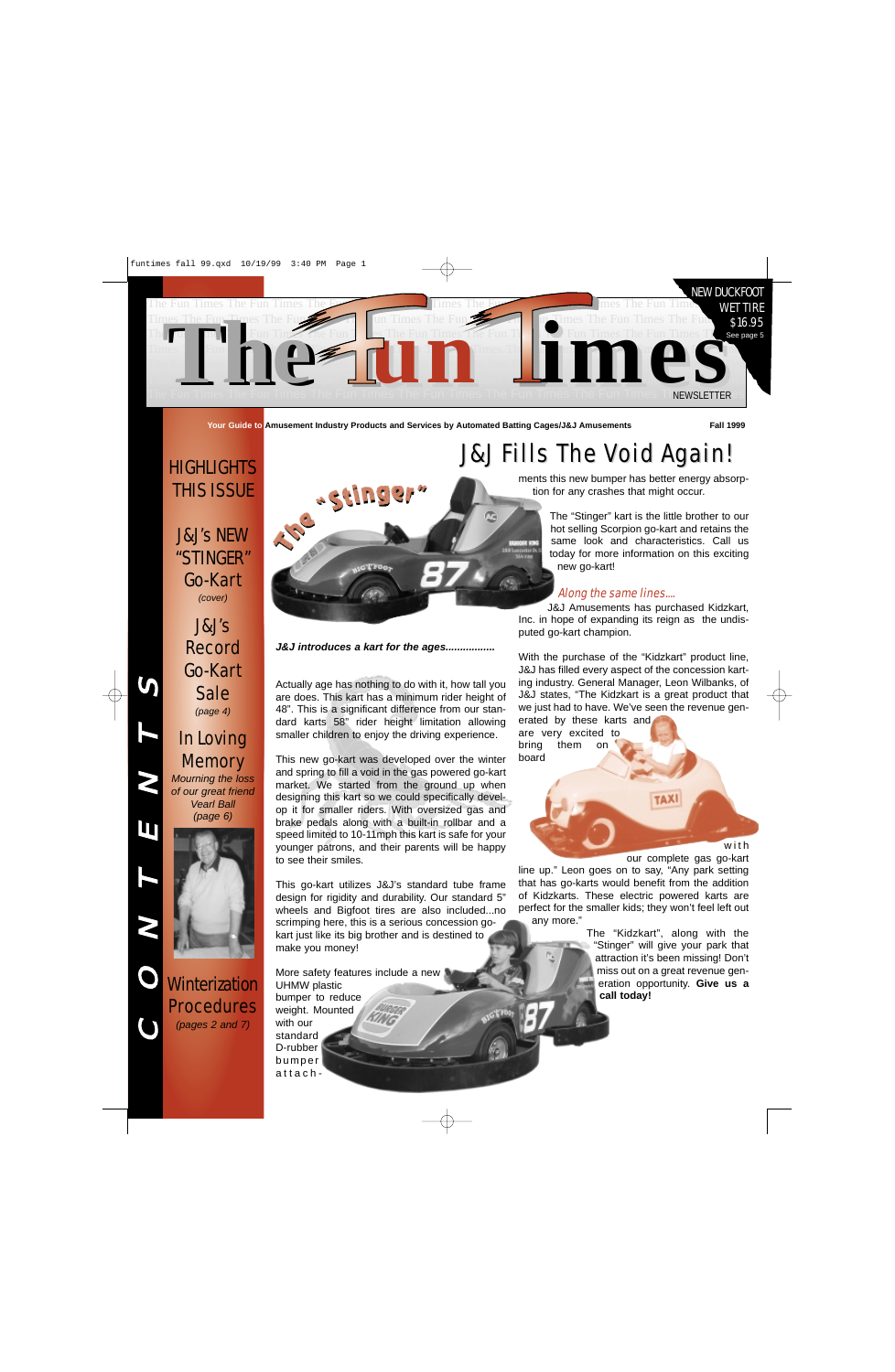

*Since 1990*

#### HOW TO CONTACT THE FUNTIMES

#### **Editorial Offices**

8811 Huff Ave NE. Salem, OR 97303

#### **Letters to the Editor**

The Funtimes welcomes all readers written comments, questions, and suggestions regarding any aspect of the Newsletter. We reserve the right to edit your letter and all letters must include your name, address and daytime telephone number. Direct all correspondence (by mail or electronically) to Letters to the Editor.

#### **Automated Batting Cages/**

**Phone** (503)390-5714 (800)578-2243 **Fax** (503)390-4974 **E-Mail** Info@battingcages.com **InterNET** http://www.battingcages.com

**J&J Amusements, Inc**

**Phone** (503)304-8899 (800)854-3140 **Fax** (503)304-1899 **Email** Info@jjamusments.com **InterNET** http://www.jjamusements.com

> **Editor-in-Chief** Dick Hall

**Layout Design & Graphics** Eric Hahl

Next Issue

# EXPLORING SAFETY

# NEW PRODUCTS

TECH TALK



for your Bumper Boats and Go-Karts

#### **Failure To Prepare Equipment For Cold Weather Will Cost You Money. Try These Tips On Your Bumper Boats and Go-Karts.**

Some Bumper Boat Ponds and Go-Kart Tracks do not operate all year long. For this reason, J&J Amusements Inc. has prepared these tips on how to properly condition your Bumper Boat and Go-Kart fleets for periods of storage or inactivity. We urge you to follow these simple instructions and advice contained here, referencing specific model information from your Owners\Service Manual, to maintain the highest level of safety and preserve the value of your investment.

#### Preventive Maintenance "PM"

*Preventive maintenance,* maintenance practice that focuses on preventing breakdown or damage. It encompasses such activities as oil changes, service training, various diagnostic procedures, service bulletins, etc.

#### Oil Change

Change the engine and reduction case oil; follow the viscosity chart in your Owner/Service Manual. Start the engine and allow the clean oil to circulate throughout for approximately three minutes. Remove the spark plug and pour about a tablespoon of clean engine oil into the cylinder. Crank the engine several revolutions to distribute the oil, and then reinstall the spark plug.

#### Fuel Tank

Drain the fuel tank to remove any moisture or contaminants. Clean and drain the carburetor float bowl before storing to prevent deposits caused by fuel that evaporates over time. Fuel turns into varnish and can become very hard to remove.

#### Cleaning and Waxing

Storing a dirty Go-Kart or Bumper Boat can lead to corrosion, caused by dirt which retains moisture. Thoroughly wash and dry and then polish and wax all painted/gel coat surfaces. Spray the unpainted castings such as engine, reduction gear case, spindles and related hardware with corrosion protectant to retard corrosion and rust.

#### Tire & Tubes (Go-Kart Only)

Inflate tires to the recommended pressures.

Chassis Lubrication

Grease spindles, axle bearings, rod ends, throttle arm pivot and pedal pivots to purge any water or contaminants from these pivot points. Treat other pivots, when no grease fittings are provided with water-displacing light lubricant spray.

### Storage Area and Covering

Select a storage area such as a garage or storage room that is free from dampness and high humidity. The daily temperature change should be minimal. Do not store in direct sunlight, or near open flames or sparks. Selecting the proper cover is important. An unvented, airtight cover may lead to corrosion and rust due to trapped moisture/vapor. Use a vented cover, which will allow moisture to escape, rather than retaining it.

## Battery Storage (Electric Bumper Boats Only)

When storing a battery, make sure it is at a full state of charge and that the electrolyte levels are full. Store the battery in a cool place (the cooler the better), out of the reach of children and pets. A battery box is ideal for storage. If battery

*Continued on page 4.......*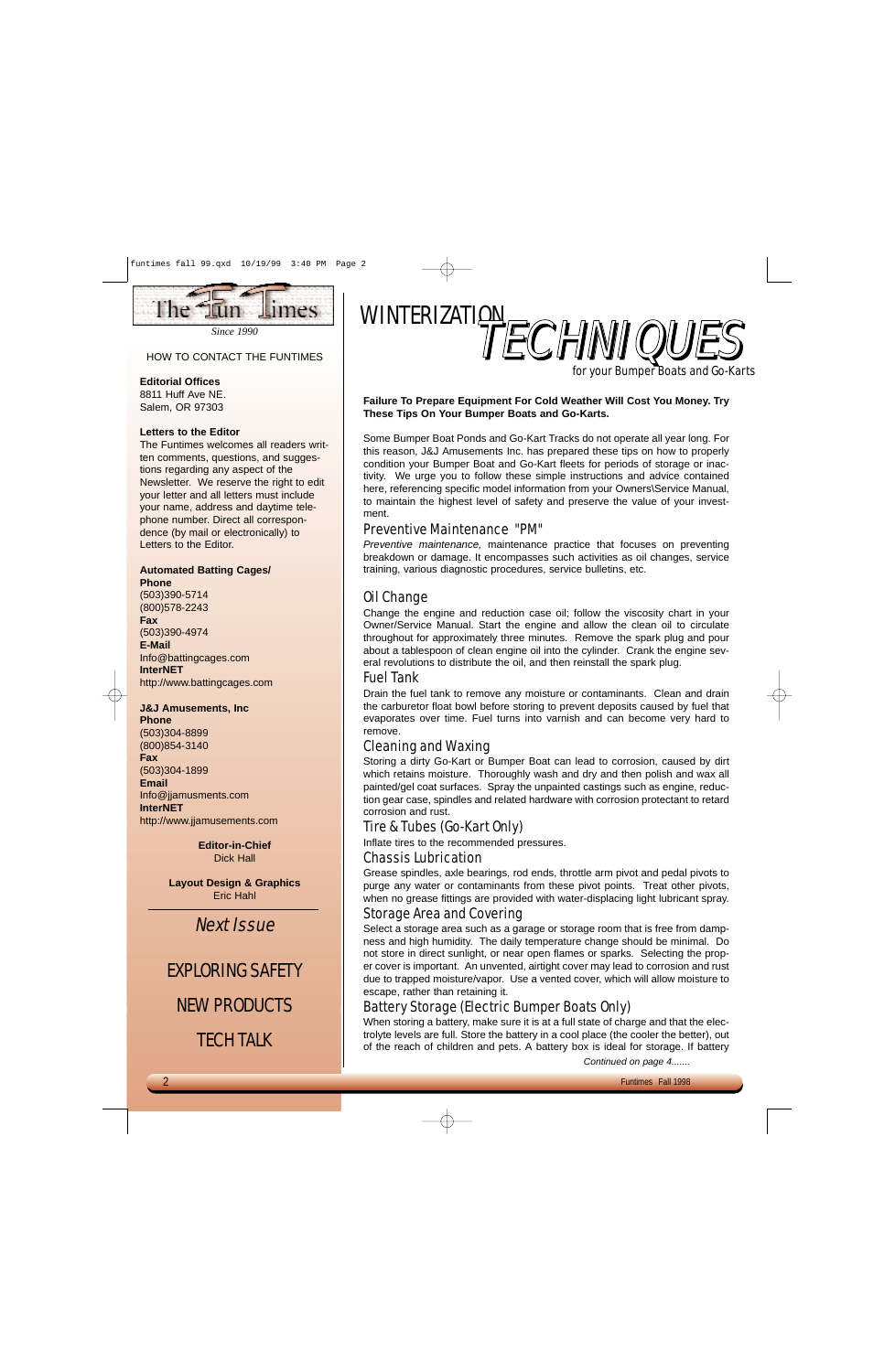# SAFETY ISSUES EXPLORING

# States Starting to Press Go-Kart Standards



Recently the State of Illinois added a requirement for concession Go-karts that pertains to fuel spillage in the event of a roll over.

This requirement (thankfully) followed the proposed guidelines that are currently being studied by the ASTM F24 committee on amusements rides and devices. As a member of this committee, we have been working closely with the IRGA (International Recreational

*By Leon Wilbanks*  $\bigcirc$ 

Go-karting Association) in drafting ASTM standards for our industry. Our input includes both manufacturing and operations. If you would like a copy of these proposed standards please contact Steve Hix of IRGA at 210-824-1923.

For folks in Illinois, the Department of Labor has been asking for input on rules governing Go-karts. Please contact the Department of Labor Springfield for current information. Please do not sit back and let unknowledgeable people contrive regulations that affect your livelihood. Get involved, join the IRGA and help us develop a safe and sane approach to the issue.

# Safety Video Training Tapes Available From ABC & J&J

Striving to maintain safety and keeping your equipment maintained are high priorities in our industry. ABC and J&J have available Safety and Maintenance training videos to help you solve the problem of keeping your employees up to date and safe. Our

videos and Operators Manuals have maintenance techniques for keeping your equipment in top shape as well as very important Safety Procedures and Standards to insure a safe and fun operation! Along with these videos, ABC & J&J provide Operators Manuals which must be regularly reviewed by the management



and employees. Be sure to review the "Safety Program" in these manuals. Step by Step procedures to maintain a safe amusement attraction. Call ABC and J&J today for you copies of these important video's.

# Checking & Cleaning your **Bearings**

First, there are two kinds of bearings: serviceable and sealed. You can clean serviceable bearings. Sealed you cannot. If you have sealed bearings, leave them alone. Serviceable bearings on the other hand, are designed to allow cleaning. Cleaning them makes your wheels run smoother and faster.

When you hear grinding coming from your wheels you need to either replace your bearings or clean them. It's best to inspect them every month or so, based on how many hours the go-kart has operated since last inspection.

To check bearings:

1. Go-kart must be lifted in the air using a suitable tool. This takes the weight off the bearings so they can be checked properly.

2. Next Check: Spin hub or wheel by hand to check its condition. If it is noisy, does not spin smoothly or has any rough spots, the bearing must be replaced.

3. Next Check (Front Wheel): Grab wheel with both hands and try to move it up and down, back and forth. If wheel has excessive movement, inspect spindle and bearings. Replace as necessary.

4. Next Check (Axle and Rear Wheels): Remove brake pads, then grab wheel with both hands and try to move it up and down, back and forth. If you notice excessive movement in axle or rear wheel, inspect bearings further to determine if they need replacement.

Note: You must remove brake pads to get an accurate test. **Note: A worn or loose axle bearing will sometime cause axle failures.**

To clean bearings:

1. Remove the wheels or hub.

2. Using a small brush (an old toothbrush works well) clean any dust and dirt from the bearing.

3. Remove the bearings from the C-ring. Wipe off any visible dirt with a paper towel.

4. Fill a small bowl with bearing cleaner (solvent sold by your local shop). Soak the bearings, rings, and shields to remove any remaining dirt or grease.

5. After an hour, remove all the parts and place on a paper towel to dry. Place in the sun for a couple of hours or use a hair drier to speed up the process.

6. Place the bearings back onto the hub or wheel. Use your favorite wheel bearing lubricant or grease and relube the bearings. Replace the wheel or hub. You're set.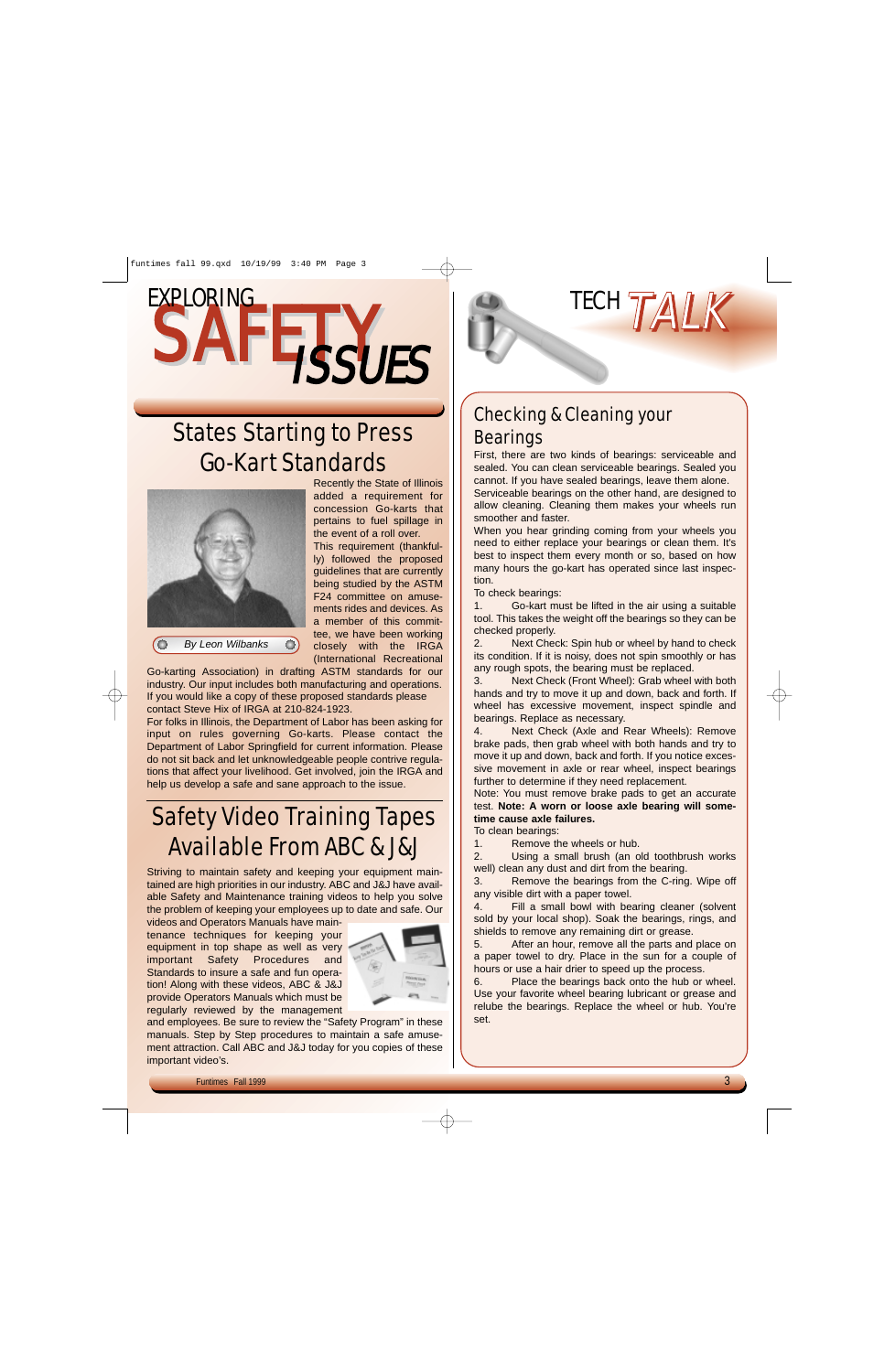# BREAKING RECORDS!

Following Article was published in the Sept 99 issue of Amusement Today

# J&J Amusements delivers record go karts package to Premier Parks

J&J Amusements, Inc. of Salem, Ore. delivered the largest single go-kart order in the industries history to Premier Parks/Six Flags this Spring.

When Premier Parks placed this legendary order in December of 1998, the J&J team was ready. By April 1, the prolific company had produced nearly 400 custom go-karts and sent them off to their respective new homes.

Leon Wilbanks, J&J Amusements' General Manager explained to Amusement Today how this massive undertaking was accomplished.

"We've been gearing up for such an order for some time. We've worked to get our internal computer systems in place to be able to handle requests of this magnitude. It came at a good time for us and we were able to finally put all of our neat technology to work and make it happen."

As an added service, J&J worked with Premier Parks designers and consultants to design the go-

kart courses.

"They would send us plot maps indicating where they wanted to develop a specific course," Wilbanks said. "Most of these parks are pretty full, so we had to really get creative to make these courses fit the limited space available. At Six Flags Magic Mountain in Valencia, Calif., we had to build bridges over a dry wash and basically turn a non-productive area into one that was useful. And rung up \$7,000 days!"





Premier Parks is quite satisfied with the product J&J Amusements delivered. This innovative go-kart and bumper boat firm made the changes needed to increase its quality and productivity and appears to be prepared for whatever challenges the future presents.

Scott Rutherford

*.......Continued from page 2*



for your Bumper Boats and Go-Karts

voltage drops to 12.45 during storage, recharge it before putting it in use.

#### Electric Boat Motors

Drain water out of the drive housing by removing zinc anode. Then spray Corrosion Block **(See New Products for more information about Corrosion Block)** inside to protect drive shaft. Reinstall zinc anode.

Inspect and grease lower gear case.

Inspect and clean motor brushes and apply Corrosion Block to all internal surfaces of the motor.

Inspect and clean squirt pump brushes and apply Corrosion Block to all internal surfaces.

Inspect and spray down all switches and relays with Corrosion Block.

Thoroughly wash and dry, then polish and wax the motor cover.

#### Bumper Boat Tubes

Clean tubes and wipe down with a vinyl protectant.

**Notice**: Bumper Boats Tubes should be laid flat. Folding tubes will result in cracked vinyl due to cold weather.

#### Safety Notice

Extended storage, such as for winter, requires that you take steps to reduce the effects of deterioration from non-use of your equipment. In addition, necessary repairs should be made BEFORE storing (otherwise, these repairs may be forgotten by the time the equipment is removed from storage).

Proper service and repair procedures are vital to safe and reliable operation of the Bumper Boats and the Go-Karts, as well as the personal safety of those performing the repairs. Always refer to your Owner/Service Manual.

It is important to note that procedures, techniques, tools and parts for servicing Bumper Boats and Go-Karts, as well as the skill and experience of the individual performing the work varies widely. It's impossible to anticipate all the conceivable ways or conditions under which Bumper Boats and Go-Karts may be serviced, or to provide cautions to all possible hazards that may result. Standard precautions should be used when handling toxic or flammable fluids. Safety goggles or other protection should be used during cutting, grinding, chiseling, prying or any other process that can cause material removal or projectiles. **J&J recommends use of safety goggles or approved glasses during all servicing.** 

# KEEP YOURSELF UP-TO-DATE!

**Visit our Websites at**:

**J&J Amusements at www.jjamusements.com**

**and Automated Batting Cages at www.battingcages.com**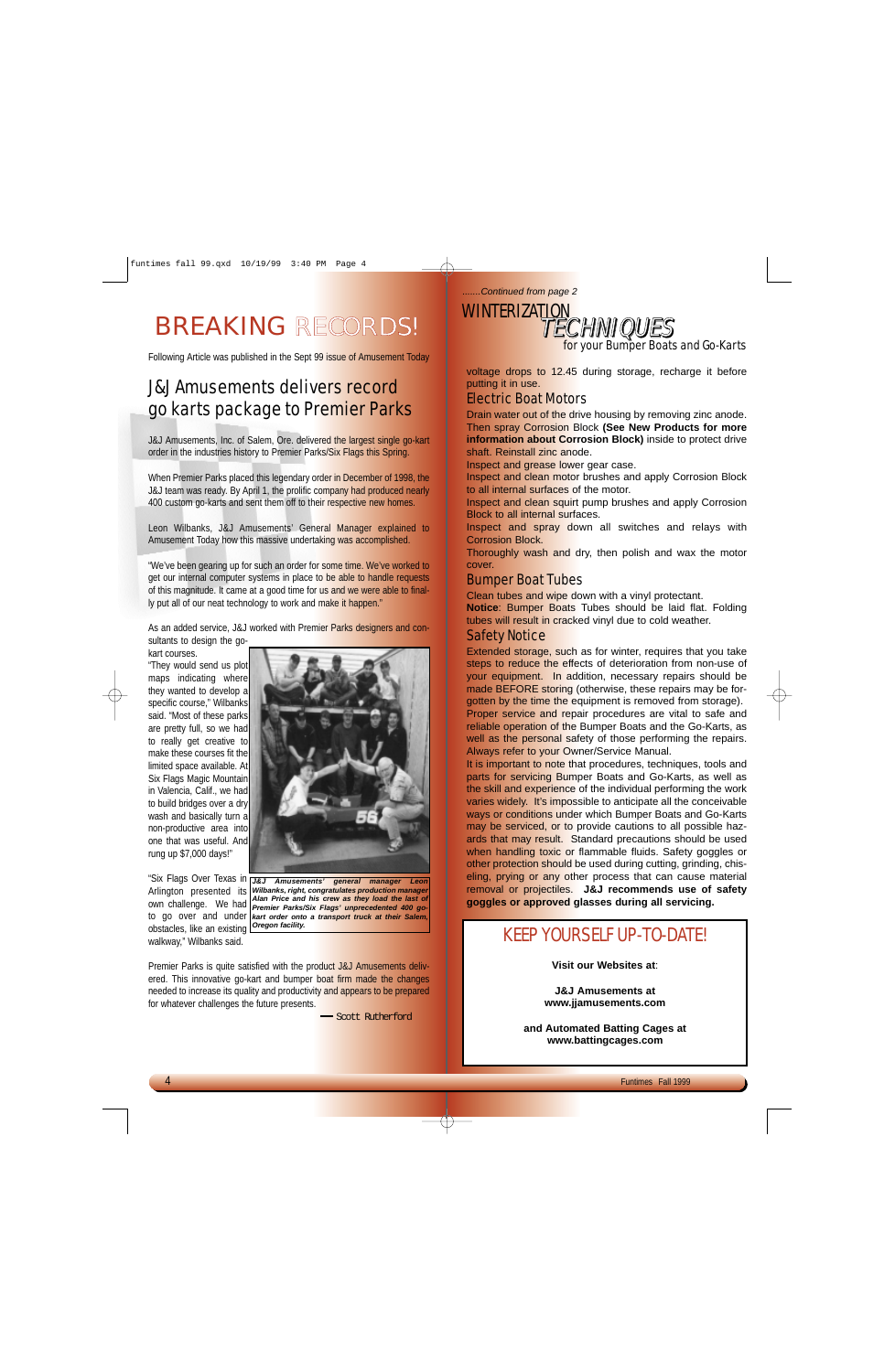

J&J Amusements is always looking to provide a better service and product to our customers. In doing so, we have found a great new product for your bumper boats and go-karts......

#### Corrosion Block

It's no secret that equipment downtime, repair and replacement are expensive. It is also no secret that regularly scheduled preventive maintenance is cheaper than the repair or replacement of expensive equipment. In these days of dwindling maintenance budgets and closer scrutiny of operating costs and procedures, you can show a real savings through preventive control of corrosion.

Corrosion Block anti-corrosion compound is a state-of-the-art material developed exclusively for the marine

industry. Corrosion Block has three superior features:

1. It is a superior anti-corrosion com-

pound. It kills corrosion in progress. It prevents new corrosion cells from forming for 12-18 months.

2. It is an excellent penetrant.

3. It is an excellent light lubricant.

Corrosion Block can be described as a clean, clear, ultra-thin fluid which leaves a non-greasy atmospheric barrier to protect the base metal on interior surfaces. Corrosion

Block leaves no gummy residue because it contains no wax, resin, tar, asphalt, silicone or teflon. It

can be sprayed or wiped on with a damp rag.

Once the Corrosion Block has penetrated into the corrosion cell, it displaces and/or emulsifies and encapsulates any moisture present in the cell and bringing it to the surface where it evaporates. The Corrosion Block then fills the cell, creating a 40 KV dielectric barrier to prevent further moisture contact with the base metal for up to 18 months.

#### **CORROSION PROTECTION FOR BUMPER BOAT MOTORS**

Many outboards and stern drives often utilize an anode attached to the lower unit below water line and just above the prop. Made of mostly aluminum (freshwater) or magnesium (saltwater) and zinc, the anode provides corrosion protection for the lower unit immersed in saltwater, brackish water and freshwater with high conductivity caused by pollution. Corrosion occurs when electrons flow between two similar metals connected or grounded through water, a process known as galvanic corrosion. The anode acts as a "sacrificial" unit preventing damage from corrosion to the lower unit, anodes deteriorate rapidly, especially in saltwater, and must be constantly inspected and replaced (keep a few spares). Clean the anode with a wire brush and check for a good connection to the lower housing. Make sure the anode is submerged; if not, protection for the lower unit still in the water is lost. Following these guidelines and using "Corrosion Block" will go a long way toward solving the corrosion problem.

# New Accessory Catalog available from J&J Amusements

# **Hot off the press! J&J's new full color Accessory Catalog.** Shipped as we go to press with

this newsletter. This catalog has everything, including: tires, bearings, lubricants, wheels, fuel tanks, signs, decal packages, go-kart drive pulley and belts, brake components, pads, engines for both go-karts and bumper boats, tools, track and pond products....you name it, it's in there.

This catalog is a great resource for your maintenance employees, allowing them to easily and accurately find what they are looking for.

ay Blues?

Do you have the

#### rains in Oregon..............................A LOT!

We had to have an All-Weather Tire for our rainy conditions...Now you can too! Introducing the "Duckfoot". A new tire designed by J&J to meet the challenge of wet conditions. Not a recap, this tire will not "chunk" or be out of round. Deep tread grooves help channel water away.



It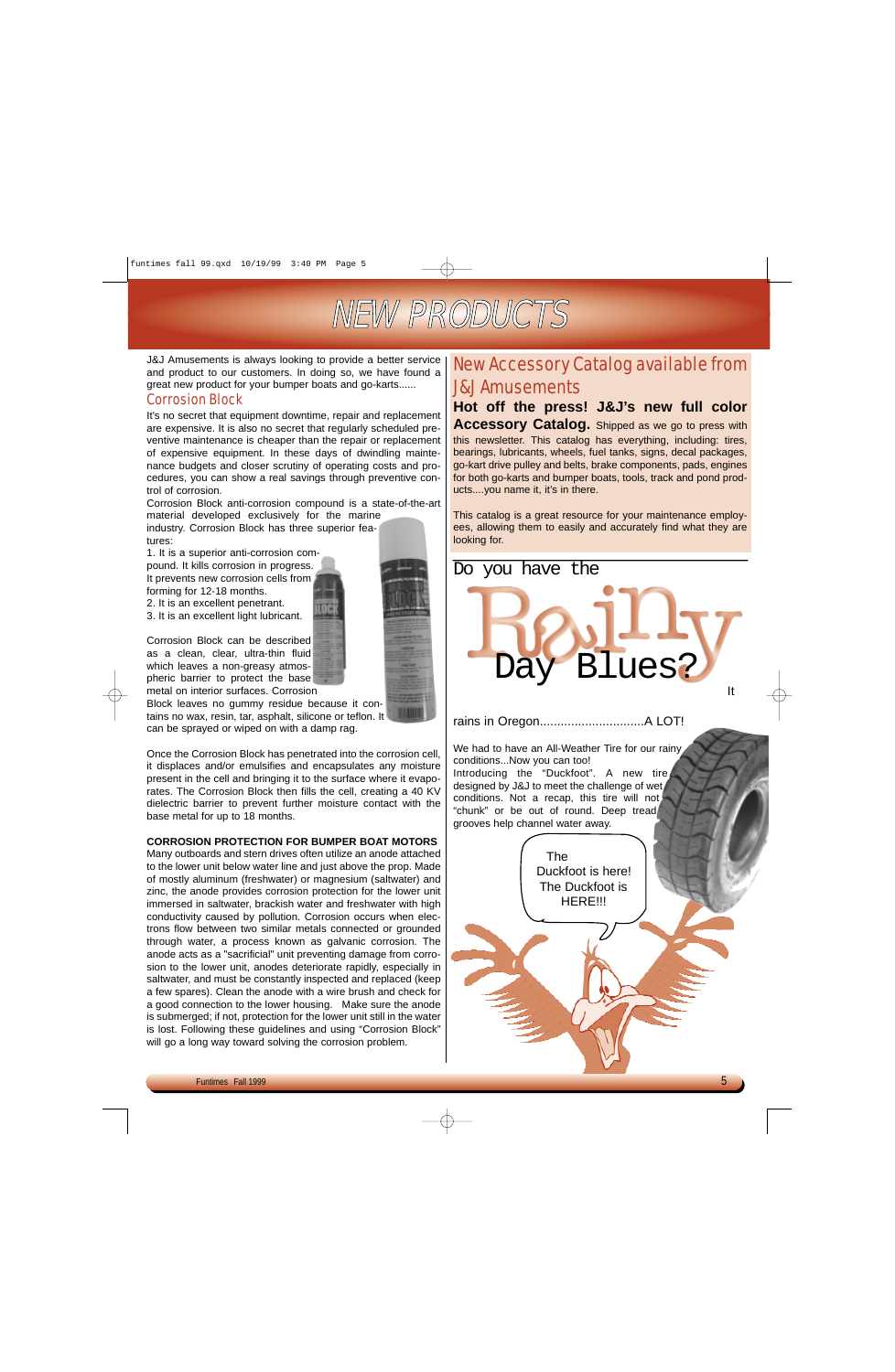# **PUT YOUR IDEAS IN WE**

#### **That's exactly what Rick Iceburg of C.J. Barrymores did and it worked.**

Rick had a dilemma, he had a bunch of rowdy (but paying) customers that were tearing up his family oriented go-kart track. These people were smashin' and crashin' and hootin' and a hollerin'; in other words, your typical adolescents just having a great time....But lets face it, some-

times these riders can scare away other patrons, namely parents with younger children. What did Rick do?

Rick called us with his dilemma and explained what he was looking for....He wanted a separate track for his rowdier crowd, something that was appealing, something that said "Road Rage". What did he come up with....."The Road Warrior"...and

J&J supplied it in record time.

Rick's "Road Warrior" track is a huge success. Not only did it attract the young riders, it keeps them coming back for more (and away from the more family oriented tracks). J&J's "Road Warrior" is based on our popular F-

> 16 model, but significantly modified for that "Mad Max" look. A fiberglass front

end was installed with a collage of sheet metal in the rear to make it look like a rugged home-built "Max-Mobile". Mel would be proud!

Rick also expanded his beautiful park with a fleet of J&J Electric Bumper Boats. Rick states *"Our J&J Blaster Boats are the best! The squirt guns are a huge hit and we did awesome numbers on the first month of operation."* The

boat layout at Rick's park is a real eyecatcher. Its water fountain and landscaped stone walls coexist nicely to create a pleasant atmosphere

for the patrons. Loading

and unloading of the boats is easy with built-

in loading areas. Rick was also pleased with the reliability and

cleanliness of the "Blaster Boats". He stated *"I don't know why I didn't buy your electric boats a long time ago. They are great, I am very pleased."* Thanks Rick, we'll keep providing the best!

Check out our website for photos of the "Road Warrior" Go-Kart. www.jjamusements.com



Vearl Ball

# J**&**J, ABC Mourn the loss of a great friend

It is with sorrow that we announce the passing of one of the founders of J&J. Last week Vearl Ball had a heart attack while he was working in his garage.

Ralph Vearl "RV" Ball was born and raised in Salt Lake City, UT. He served his country during the Korean War in the Air Force. He also served 2 1/2 years for the LDS church as a missionary in Sweden. For most of Vearl's adult life he has been a salesman of some sort. At first he sold diamonds to Dentists for their drills and later as a part owner of Lakewood Lumber (in Washington) he sold just about anything that you may have needed.

In the early 70's, Vearl was hired by Jim and John Huish to come to Calif. and help them get better organized with their Miniature Golf business. After several years and with the expansion from Miniature Golf into Fun Centers, "J&J" was created and Vearl was the first General Manager and chief Salesman. For approximately five years Vearl operated J&J for the Huish organization. In 1984 with the untimely death of Jim Huish, Vearl purchased J&J from Jim and John. He owned and operated it until 1990, when Vearl elected to retire. At that time he sold J&J to the current owners.

Vearl was the consummate "salesman" who was always working a deal. He was a man of integrity and his "word" was his bond. He loved people and loved being on the road out visiting customers. Vearl Ball was one of the pioneers of the Fun Center Industry and will be missed by many. He is survived by his wife, Phyllis, his son, Michael, his daughter, Marianne, and seven grandchildren.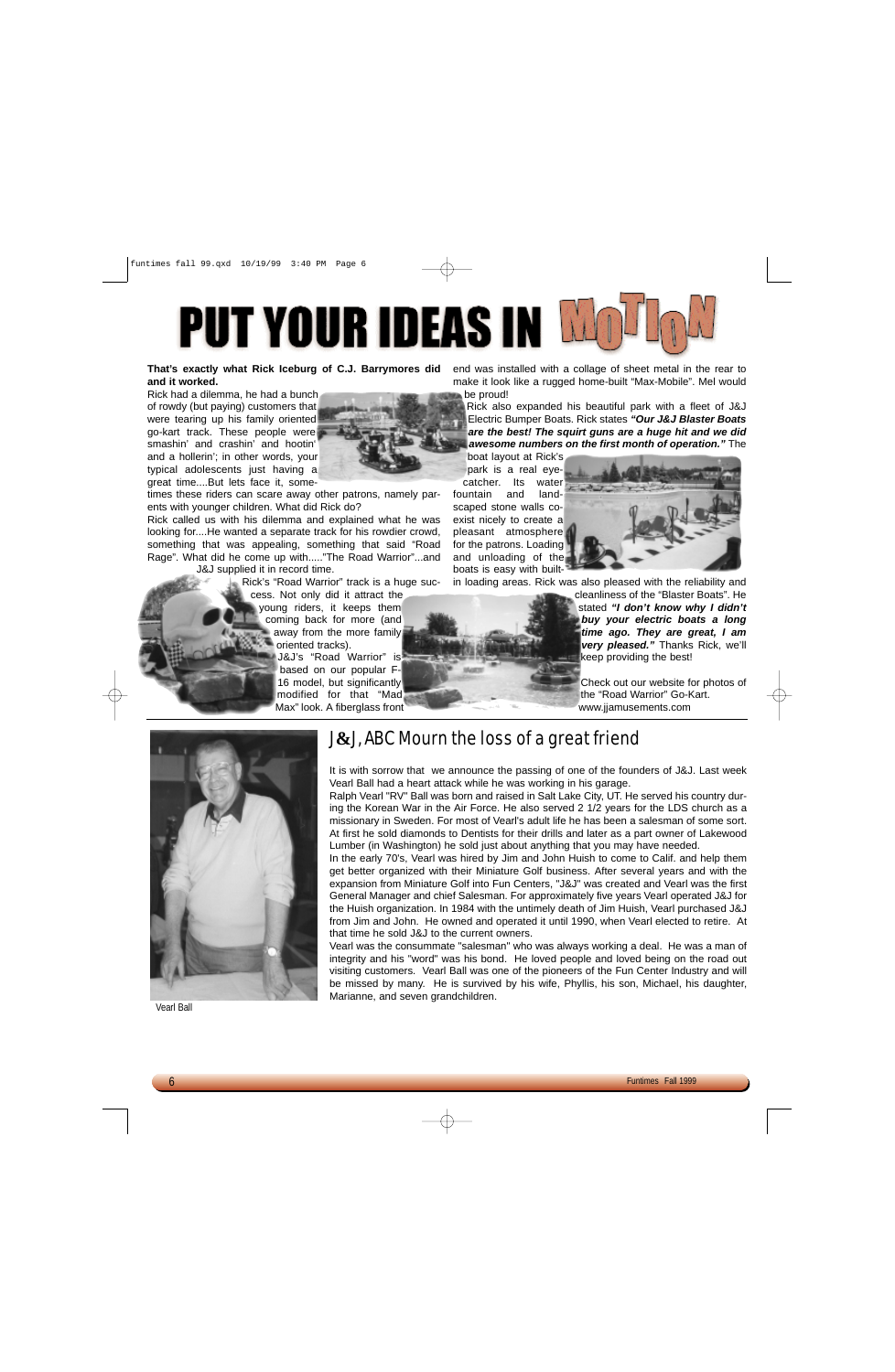# WINTERIZATION PROCEDURES

for your Batting Cage

**After 15 years of managing and servicing batting cages**, I have found that performing the following WINTERIZATION procedures will extend the life of your batting cage equipment. If you have any suggestions or concerns about our procedures, please call our Customer Service Department and we will be glad to assist you.

# DRAINAGE SUMP AREA

1) Turn off all electrical power to the sub panel located in pit area.

2) If using an electric powered sump pump drainage system, be sure that the power leading to the sump pump is left "ON" at all times.

# CONVEYOR SYSTEM

1) OPTIONAL: Remove fiberglass shroud then disconnect Conveyor System (belt, rack, pulleys, etc) from distributor hopper and place in a dry area out of inclement weather.

# NETTING SYSTEM

Protecting your netting system during the off season will require different techniques depending upon your winter weather. We have provided two methods. The first method should be used if heavy, deep snow is a certainty during your winter months.

1) One method to protect your net and pipe structure is to untie the rope lanyard at every perimeter pole and let the net hang straight down from the net collar. By doing this, it allows any heavy snow load from tearing the net or bending the center pole and perimeter poles. **USE IF WINTER SNOW IS EXPECTED**

2) Another method that gives you a comfortable degree of safety and saves the job of pulling the net back up in the spring is as follows: At the top of each perimeter pole, tie a single piece of netting twine between the top horizontal rail and the metal net ring. Next untie the rope lanyard that typically holds the netting in place. This will hold the net in place, yet the single strand of twine would break loose under a heavy snow load. Upon opening in the spring you will need to retie the netting to the perimeter poles using heavier rope. **USE IF WINTER SNOW IS ONLY A POSSIBILITY, NOT DEFINITE.**

## PITCHING MACHINE & LIGHT BOX

1) Place plastic bag over all pitching machines, then ventilate the bottom of each bag either by leaving bottom of bag open or placing a 3 inch long plastic tube that at least has a 1 inch diameter hole. Tape the tube with the bag to the machine post.

2) Remove light boxes and place in a covered area away from direct weather. Cover up any bare wiring and place away from flooding levels.

# COIN BOX & MICRO-PROCESSOR

1) Place plastic bag over all coin boxes, then ventilate the bottom of each bag either by leaving bottom of bag open or placing the 3 inch long plastic tube, then taping the tube with the bag to the machine post.

5) Unplug Master Control Panel power cord from outlet and remove all processor cards located in the middle of Master Control Panel, then place cards in a safe and dry place.

**Remember where they are stored!**

**NOTE: If you have any questions before winterizing please call ABC's Customer Service Department for questions. 1-800-578-2243**